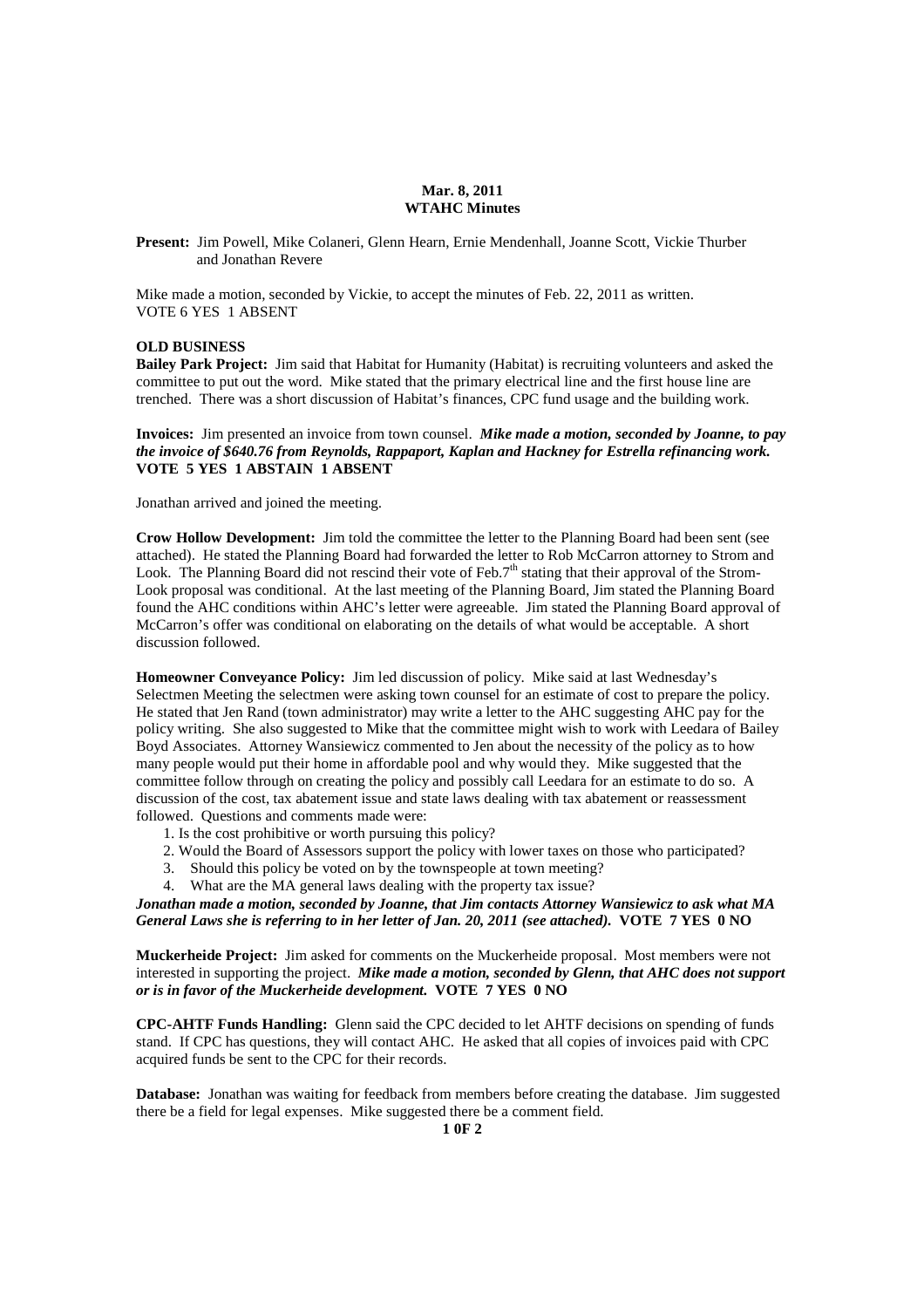### **REPORTS**

**Joint Affordable Housing Group:** Joanne reported the group will meet the following day and that neither she nor Rhonda will be able to attend.

FinCom: Jonathan stated the committee is finishing budget and warrant article review. Jonathan said the Selectmen and CPC have a joint meeting scheduled to discuss CPC funds to purchase the Maley property in town. The selectmen wish to purchase under the Open Space CPC rules. This purchase may remarkably deplete CPC funds.

**CPC:** Glenn stated the meeting mentioned above. He believes it will be a public meeting.

## **NEW BUSINESS**

**Refinancing Procedures:** Mike mentioned that DCRHA, David Vigneault is creating a procedure policy for the committee to review and comment.

Adjourned at 8:03 PM

**The next meeting will be Mar. 22, 2011 at 7:00 PM on the 2nd floor in town hall.** 

# **There will be an Affordable Housing Trust Fund Meeting Mar. 22, 2011 at 7:10 PM on the 2nd floor of town hall.**

Respectfully recorded by Jim Powell and typed by Rhonda Conley